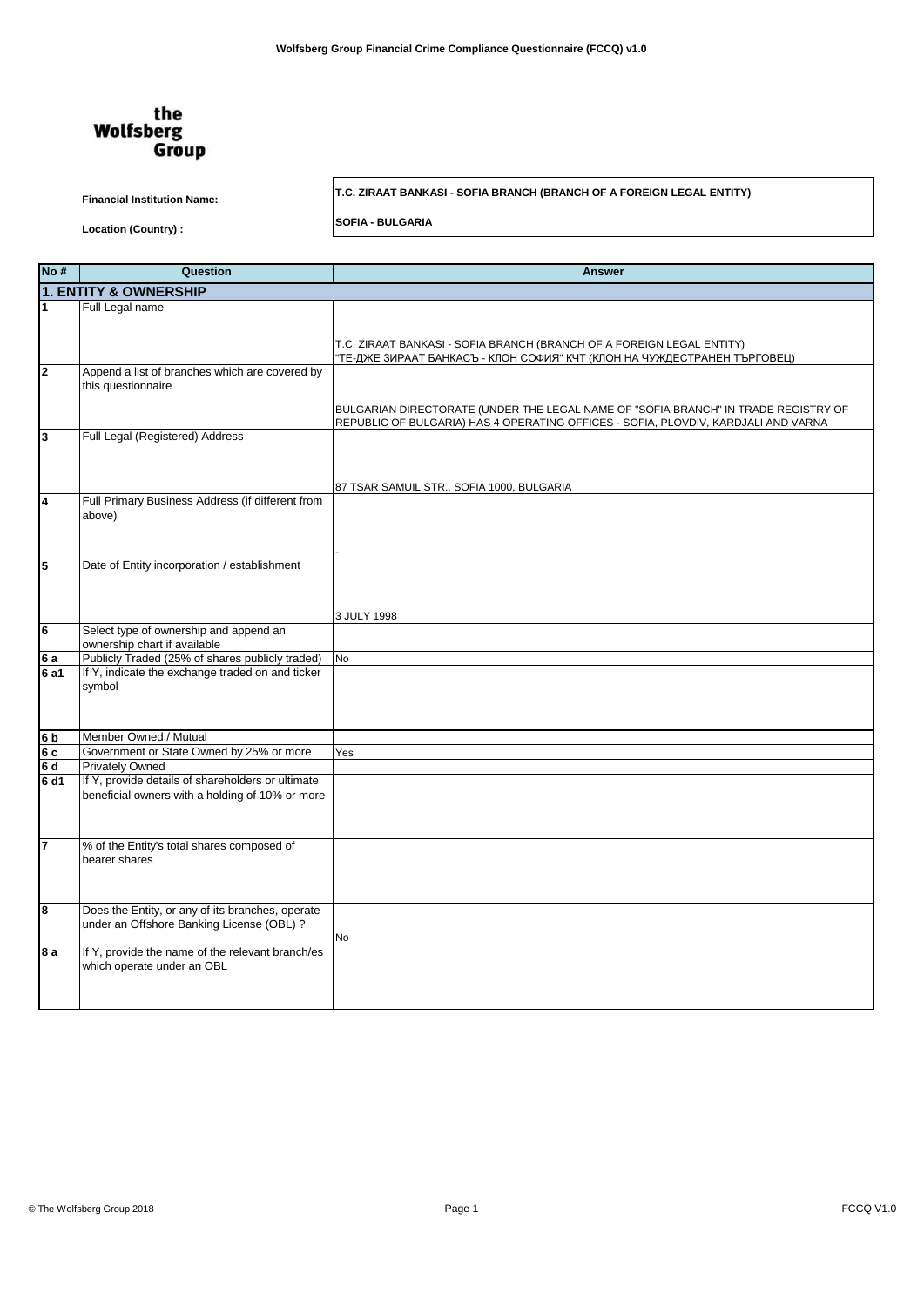|                | 2. AML, CTF & SANCTIONS PROGRAMME                  |     |
|----------------|----------------------------------------------------|-----|
| l9             | Does the Entity have a programme that sets         |     |
|                | minimum AML, CTF and Sanctions standards           |     |
|                | regarding the following components:                |     |
| l9 a           | Appointed Officer with sufficient experience /     |     |
|                | expertise                                          | Yes |
| 9b             | Cash Reporting                                     | Yes |
| l9 c           | CDD                                                | Yes |
| 9 d            | EDD                                                | Yes |
| 9е             | <b>Beneficial Ownership</b>                        | Yes |
| 9 f            | <b>Independent Testing</b>                         | Yes |
| 9 g            | Periodic Review                                    | Yes |
| 9 <sub>h</sub> | Policies and Procedures                            | Yes |
| 9 i            | <b>Risk Assessment</b>                             | Yes |
| 9 j            | Sanctions                                          | Yes |
| 9 k            | <b>PEP</b> Screening                               | Yes |
| 9 <sub>1</sub> | <b>Adverse Information Screening</b>               | Yes |
| 9 <sub>m</sub> | <b>Suspicious Activity Reporting</b>               | Yes |
| 9 n            | <b>Training and Education</b>                      | Yes |
| ه 9            | <b>Transaction Monitoring</b>                      | Yes |
| 10             | Is the Entity's AML, CTF & Sanctions policy        |     |
|                | approved at least annually by the Board or         |     |
|                | equivalent Senior Management Committee?            | No  |
| 11             | Does the Entity use third parties to carry out any |     |
|                | components of its AML, CTF & Sanctions             |     |
| 11a            | programme?<br>If Y, provide further details        | No  |
|                |                                                    |     |
|                |                                                    |     |
|                |                                                    |     |
|                |                                                    |     |
|                | 3. ANTI BRIBERY & CORRUPTION                       |     |
| 12             | Has the Entity documented policies and             |     |
|                | procedures consistent with applicable ABC          |     |
|                | regulations and requirements to [reasonably]       |     |
|                | prevent, detect and report bribery and             |     |
|                | corruption?                                        |     |
| 13             | Does the Entity's internal audit function or other |     |
|                | independent third party cover ABC Policies and     |     |
|                | Procedures?                                        |     |
| 14             | Does the Entity provide mandatory ABC training     |     |
|                | to:<br>Board and Senior Committee Management       |     |
| 14 a           | 1st Line of Defence                                |     |
| 14 b<br>14 c   | 2nd Line of Defence                                |     |
| 14 d           | 3rd Line of Defence                                |     |
| 14 e           | 3rd parties to which specific compliance           |     |
|                | activities subject to ABC risk have been           |     |
|                | outsourced                                         |     |
| 14f            | Non-employed workers as appropriate                |     |
|                | (contractors / consultants)                        |     |
|                |                                                    |     |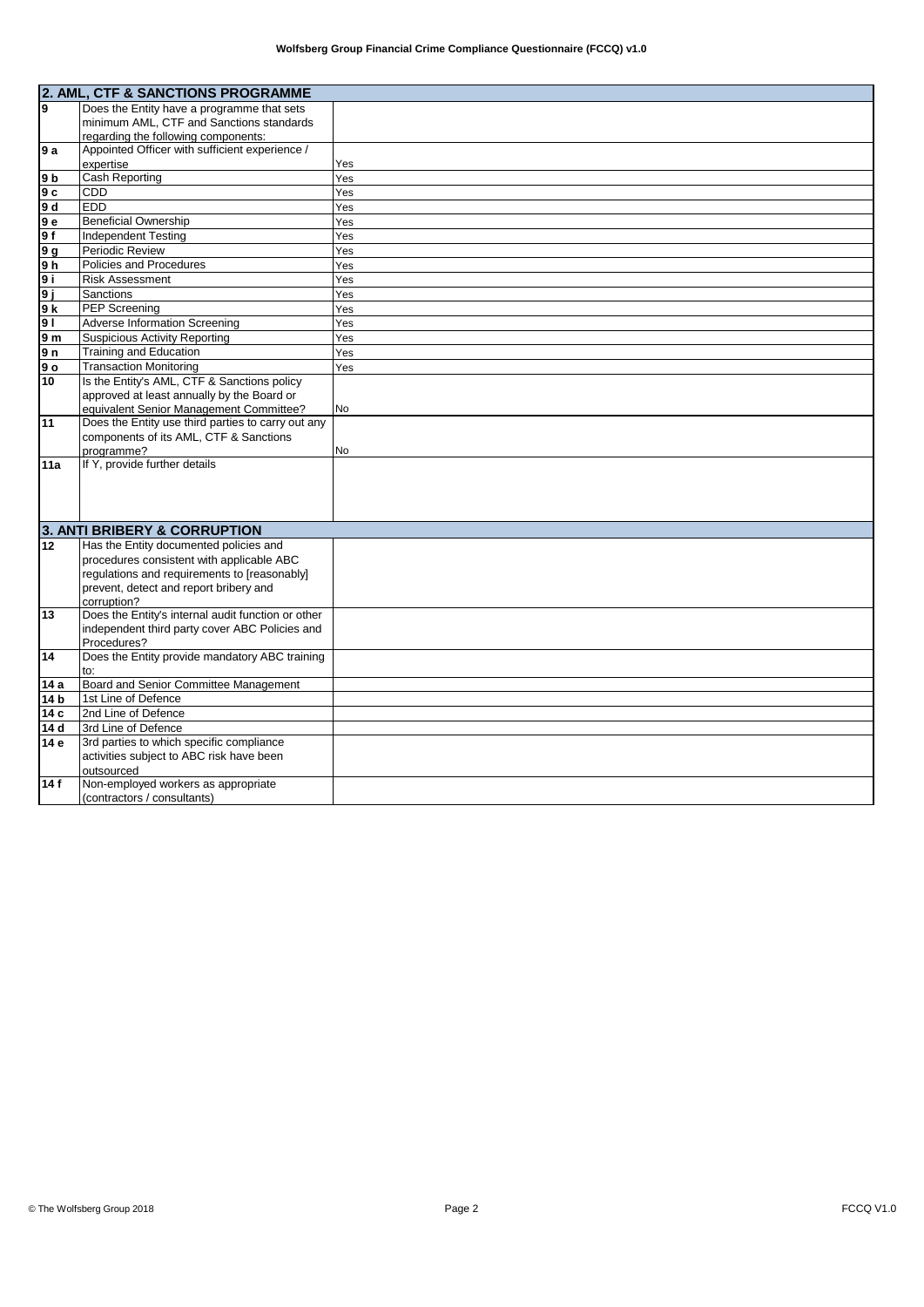|      | <b>4. POLICIES &amp; PROCEDURES</b>                                                                                                                                                   |                 |  |
|------|---------------------------------------------------------------------------------------------------------------------------------------------------------------------------------------|-----------------|--|
| 15   | Has the Entity documented policies and                                                                                                                                                |                 |  |
|      | procedures consistent with applicable AML, CTF                                                                                                                                        |                 |  |
|      | & Sanctions regulations and requirements to                                                                                                                                           |                 |  |
|      | reasonably prevent, detect and report:                                                                                                                                                |                 |  |
| 15 a | Money laundering                                                                                                                                                                      | Yes             |  |
| 15 b | <b>Terrorist financing</b>                                                                                                                                                            | Yes             |  |
| 15c  | Sanctions violations                                                                                                                                                                  | Yes             |  |
| 16   | Does the Entity have policies and procedures<br>that:                                                                                                                                 |                 |  |
| 16 a | Prohibit the opening and keeping of anonymous<br>and fictitious named accounts                                                                                                        | Yes             |  |
| 16 b | Prohibit the opening and keeping of accounts for<br>unlicensed banks and / or NBFIs                                                                                                   | Yes             |  |
| 16c  | Prohibit dealing with other entities that provide<br>banking services to unlicensed banks                                                                                             | Yes             |  |
| 16 d | Prohibit accounts / relationships with shell banks                                                                                                                                    | Yes             |  |
| 16 e | Prohibit dealing with another Entity that provides<br>services to shell banks                                                                                                         | Yes             |  |
| 16 f | Prohibit opening and keeping of accounts for<br>Section 311 designated entities                                                                                                       | Yes             |  |
| 16 g | Prohibit opening and keeping of accounts for any<br>of unlicensed / unregulated remittance agents,<br>exchanges houses, casa de cambio, bureaux de<br>change or money transfer agents | Yes             |  |
| 16 h | Assess the risks of relationships with PEPs,<br>including their family and close associates                                                                                           | Yes             |  |
| 16 i | Define escalation processes for financial crime<br>risk issues                                                                                                                        | Yes             |  |
| 16 ј | Specify how potentially suspicious activity<br>identified by employees is to be escalated and<br>investigated                                                                         | Yes             |  |
| 16 k | Outline the processes regarding screening for<br>sanctions, PEPs and negative media                                                                                                   | Yes             |  |
| 17   | Has the Entity defined a risk tolerance statement<br>or similar document which defines a risk<br>boundary around their business?                                                      | Yes             |  |
| 18   | Does the Entity have a record retention                                                                                                                                               |                 |  |
|      | procedures that comply with applicable laws?                                                                                                                                          | Yes             |  |
| 18 a | If Y, what is the retention period?                                                                                                                                                   | 5 years or more |  |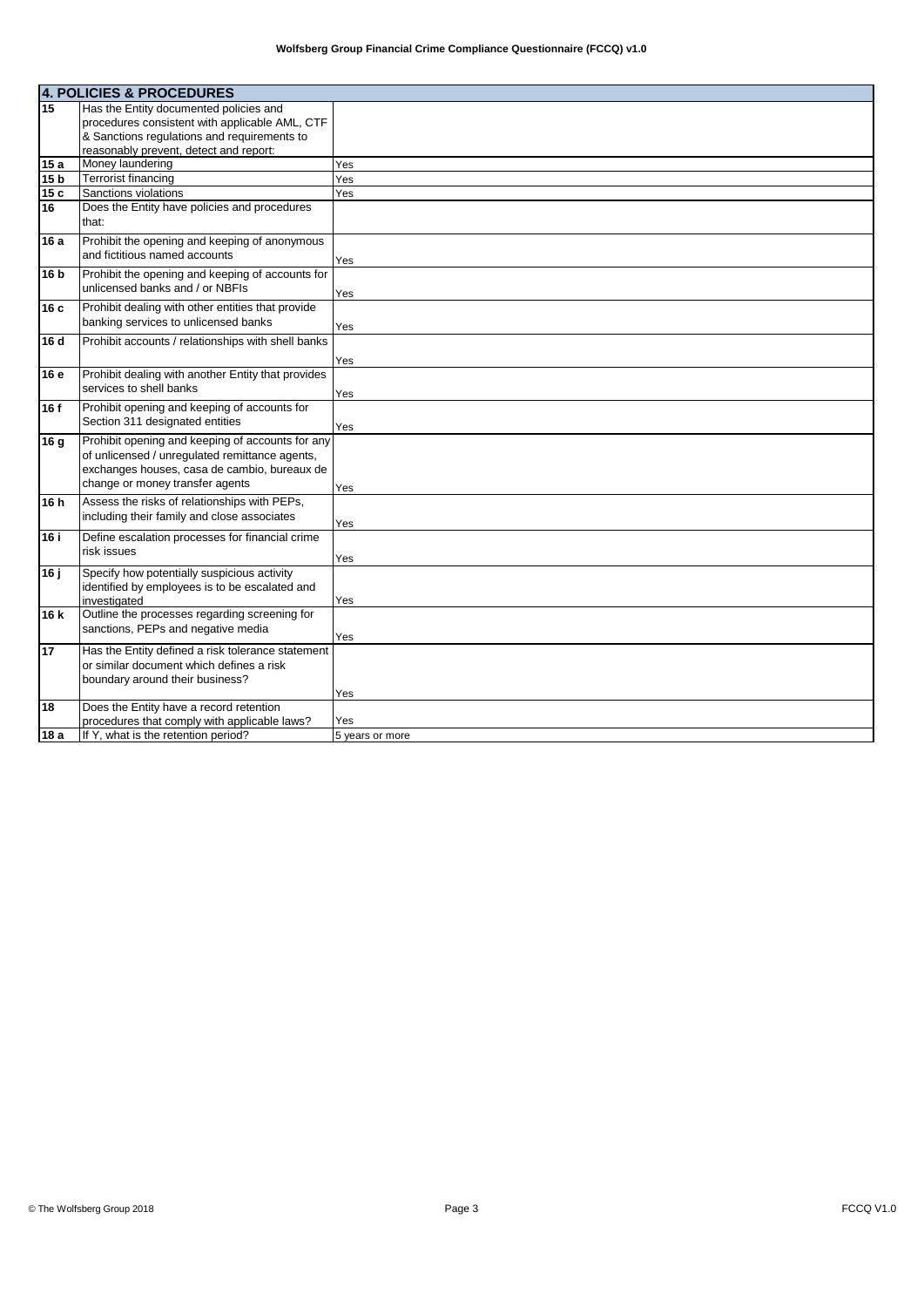|                    | 5. KYC, CDD and EDD<br>19   Does the Entity verif     |                                           |  |
|--------------------|-------------------------------------------------------|-------------------------------------------|--|
|                    | Does the Entity verify the identity of the            |                                           |  |
|                    | customer?                                             | Yes                                       |  |
| 20                 | Do the Entity's policies and procedures set out       |                                           |  |
|                    | when CDD must be completed, e.g. at the time          |                                           |  |
|                    | of onboarding or within 30 days                       | Yes                                       |  |
| 21                 | Which of the following does the Entity gather and     |                                           |  |
|                    | retain when conducting CDD? Select all that<br>apply: |                                           |  |
| 21a                | Ownership structure                                   | Yes                                       |  |
| 21 <sub>b</sub>    | Customer identification                               | Yes                                       |  |
| 21c                | <b>Expected activity</b>                              | Yes                                       |  |
| 21d                | Nature of business / employment                       | Yes                                       |  |
| 21 e               | Product usage                                         | Yes                                       |  |
| 21f                | Purpose and nature of relationship                    | Yes                                       |  |
| 21 <sub>g</sub>    | Source of funds                                       | Yes                                       |  |
| 21 <sub>h</sub>    | Source of wealth                                      | Yes                                       |  |
| $\overline{22}$    | Are each of the following identified:                 |                                           |  |
| $\overline{2}2a$   | Ultimate beneficial ownership                         | Yes                                       |  |
| $\overline{22}$ a1 | Are ultimate beneficial owners verified?              | Yes                                       |  |
| 22 <sub>b</sub>    | Authorised signatories (where applicable)             | Yes                                       |  |
| 22 c               | Key controllers                                       | Yes                                       |  |
| 22 d               | Other relevant parties                                |                                           |  |
|                    |                                                       |                                           |  |
|                    |                                                       | Yes                                       |  |
| 23                 | Does the due diligence process result in              |                                           |  |
|                    | customers receiving a risk classification?            | Yes                                       |  |
| 24                 | Does the Entity have a risk based approach to         |                                           |  |
|                    | screening customers and connected parties to          |                                           |  |
|                    | determine whether they are PEPs, or controlled        |                                           |  |
|                    | by PEPs?                                              |                                           |  |
| 25                 | Does the Entity have policies, procedures and         | Yes                                       |  |
|                    | processes to review and escalate potential            |                                           |  |
|                    | matches from screening customers and                  |                                           |  |
|                    | connected parties to determine whether they are       |                                           |  |
|                    | PEPs, or controlled by PEPs?                          |                                           |  |
| 26                 | Does the Entity have a process to review and          | Yes                                       |  |
|                    | update customer information based on:                 |                                           |  |
| 26a                | <b>KYC</b> renewal                                    | Yes                                       |  |
| 26 b               | Trigger event                                         |                                           |  |
| 27                 | From the list below, which categories of              | Yes                                       |  |
|                    | customers or industries are subject to EDD and /      |                                           |  |
|                    | or are restricted, or prohibited by the Entity's      |                                           |  |
|                    | FCC programme?                                        |                                           |  |
| 27 a<br>27 b       | Non-account customers<br>Offshore customers           | EDD on a risk based approach              |  |
|                    |                                                       |                                           |  |
|                    |                                                       |                                           |  |
|                    |                                                       | EDD & Restricted on a risk based approach |  |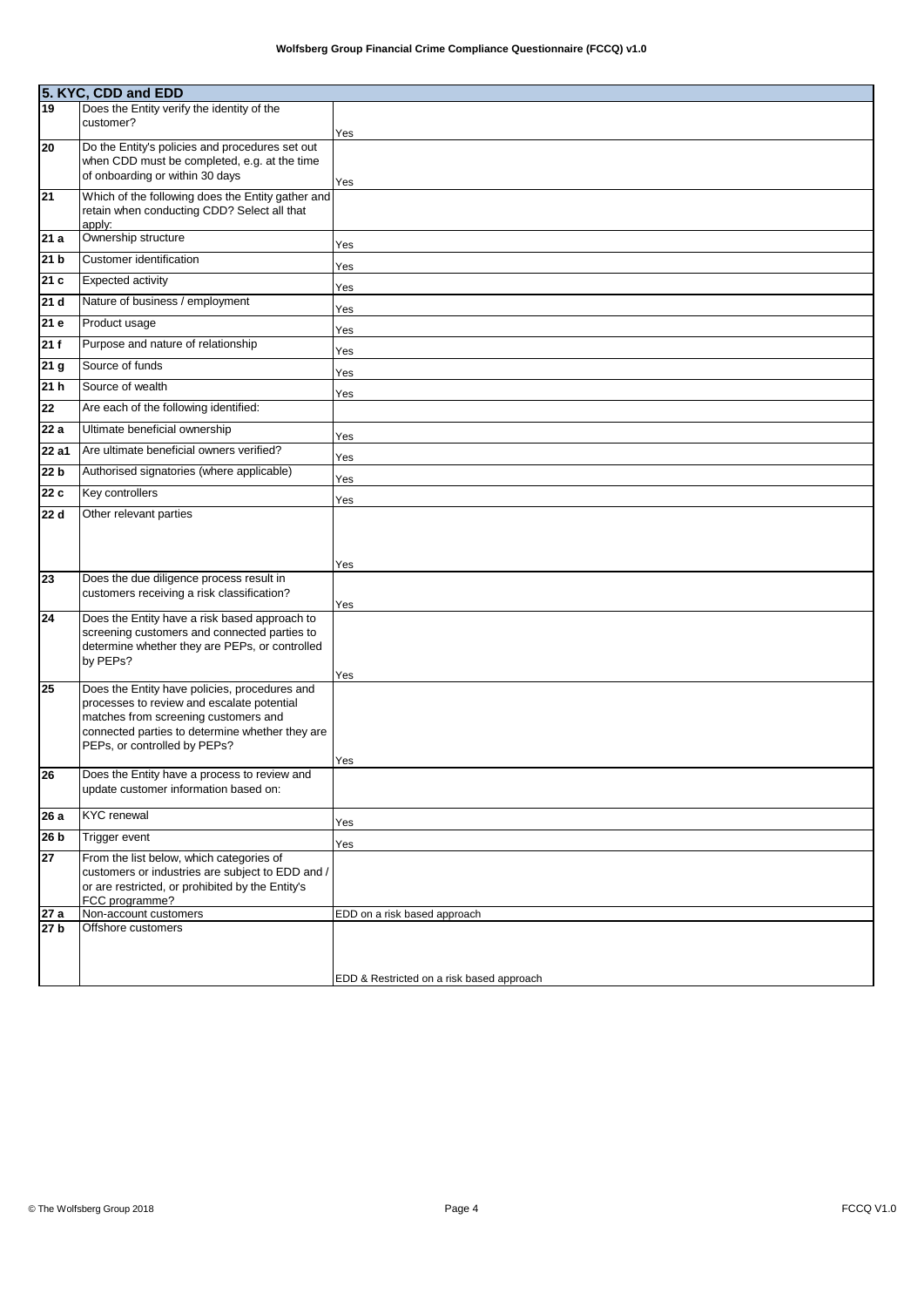| 27c             | Shell banks                                                                                                                                          | Prohibited                                                                                                  |
|-----------------|------------------------------------------------------------------------------------------------------------------------------------------------------|-------------------------------------------------------------------------------------------------------------|
| 27d             | <b>MVTS/ MSB customers</b>                                                                                                                           | Prohibited                                                                                                  |
| 27e             | <b>PEPs</b>                                                                                                                                          | EDD on a risk based approach                                                                                |
| 27f             | <b>PEP Related</b>                                                                                                                                   | EDD on a risk based approach                                                                                |
| 27 <sub>g</sub> | <b>PEP Close Associate</b>                                                                                                                           | EDD on a risk based approach                                                                                |
| 27h             | <b>Correspondent Banks</b>                                                                                                                           | EDD on a risk based approach                                                                                |
| 27 h1           | If EDD or EDD & Restricted, does the EDD<br>assessment contain the elements as set out in<br>the Wolfsberg Correspondent Banking Principles<br>2014? | Yes                                                                                                         |
| 27i             | Arms, defense, military                                                                                                                              | EDD on a risk based approach                                                                                |
| 27 j            | Atomic power                                                                                                                                         | EDD & Restricted on a risk based approach                                                                   |
| 27k             | <b>Extractive industries</b>                                                                                                                         | EDD on a risk based approach                                                                                |
| 271             | Precious metals and stones                                                                                                                           | EDD on a risk based approach                                                                                |
| 27 m            | Unregulated charities                                                                                                                                | Prohibited                                                                                                  |
| 27n             | Regulated charities                                                                                                                                  | EDD on a risk based approach                                                                                |
| 27 <sub>o</sub> | Red light business / Adult entertainment                                                                                                             | Prohibited                                                                                                  |
| 27 p            | Non-Government Organisations                                                                                                                         | EDD on a risk based approach                                                                                |
| 27q             | Virtual currencies                                                                                                                                   | Prohibited                                                                                                  |
| 27r             | Marijuana                                                                                                                                            | Prohibited                                                                                                  |
| 27 <sub>s</sub> | Embassies / Consulates                                                                                                                               | EDD on a risk based approach                                                                                |
| 27t             | Gambling                                                                                                                                             | Prohibited                                                                                                  |
| 27u             | Payment Service Provider                                                                                                                             | Prohibited                                                                                                  |
| 27 v            | Other (specify)                                                                                                                                      |                                                                                                             |
| 28              | If restricted, provide details of the restriction                                                                                                    | Concerning the positive or negative decision for on-boarding new customers and new entities with beneficial |
|                 |                                                                                                                                                      | owners originated from offshore zones, Ziraat Bank - Sofia Branch applies EDD on a risk based approach      |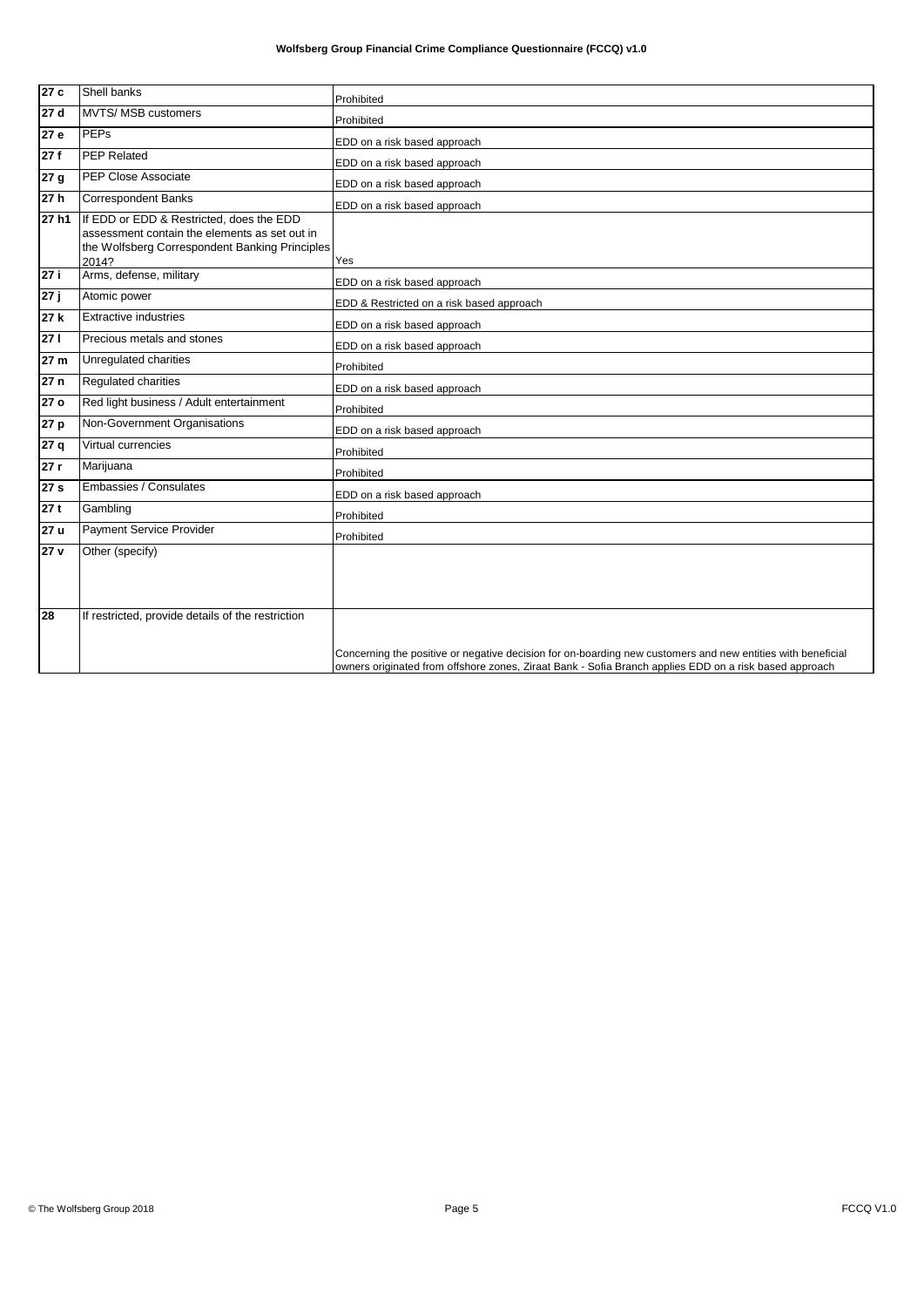|       | <b>6. MONITORING &amp; REPORTING</b>                                                                                                                               |                                                                                                                                                                                                    |  |
|-------|--------------------------------------------------------------------------------------------------------------------------------------------------------------------|----------------------------------------------------------------------------------------------------------------------------------------------------------------------------------------------------|--|
| 29    | Does the Entity have risk based policies,<br>procedures and monitoring processes for the<br>identification and reporting of suspicious activity?                   |                                                                                                                                                                                                    |  |
|       |                                                                                                                                                                    | Yes                                                                                                                                                                                                |  |
| 30    | What is the method used by the Entity to monitor<br>transactions for suspicious activities?                                                                        |                                                                                                                                                                                                    |  |
| 30a   | Automated                                                                                                                                                          |                                                                                                                                                                                                    |  |
|       | Manual                                                                                                                                                             | Yes                                                                                                                                                                                                |  |
| 30 b  |                                                                                                                                                                    | Yes                                                                                                                                                                                                |  |
| 30c   | Combination of automated and manual                                                                                                                                |                                                                                                                                                                                                    |  |
|       |                                                                                                                                                                    | Yes                                                                                                                                                                                                |  |
| 31    | Does the Entity have regulatory requirements to<br>report currency transactions?                                                                                   | Yes                                                                                                                                                                                                |  |
| 31 a  | If Y, does the Entity have policies, procedures<br>and processes to comply with currency reporting<br>requirements?                                                | Yes                                                                                                                                                                                                |  |
| 32    | Does the Entity have policies, procedures and<br>processes to review and escalate matters arising<br>from the monitoring of customer transactions<br>and activity? | Yes                                                                                                                                                                                                |  |
|       | 7. PAYMENT TRANSPARENCY                                                                                                                                            |                                                                                                                                                                                                    |  |
| 33    | Does the Entity adhere to the Wolfsberg Group<br>Payment Transparency Standards?                                                                                   | Yes                                                                                                                                                                                                |  |
| 34    | Does the Entity have policies, procedures and<br>processes to [reasonably] comply with and have<br>controls in place to ensure compliance with:                    |                                                                                                                                                                                                    |  |
| 34 a  | <b>FATF Recommendation 16</b>                                                                                                                                      | Yes                                                                                                                                                                                                |  |
| 34 b  | <b>Local Regulations</b>                                                                                                                                           | Yes                                                                                                                                                                                                |  |
| 34 b1 | Specify the regulation                                                                                                                                             |                                                                                                                                                                                                    |  |
|       |                                                                                                                                                                    | LAW ON PAYMENT SYSTEMS AND PAYMENT SERVICES (2018), ORDINANCE No. 3 of BULGARIAN<br>NATIONAL BANK implementing PSD 2 and the LAW, Regulation (EU) 2015/847 replacing Regulation (EU) 1781/<br>2006 |  |
| 34 c  | If N, explain                                                                                                                                                      |                                                                                                                                                                                                    |  |